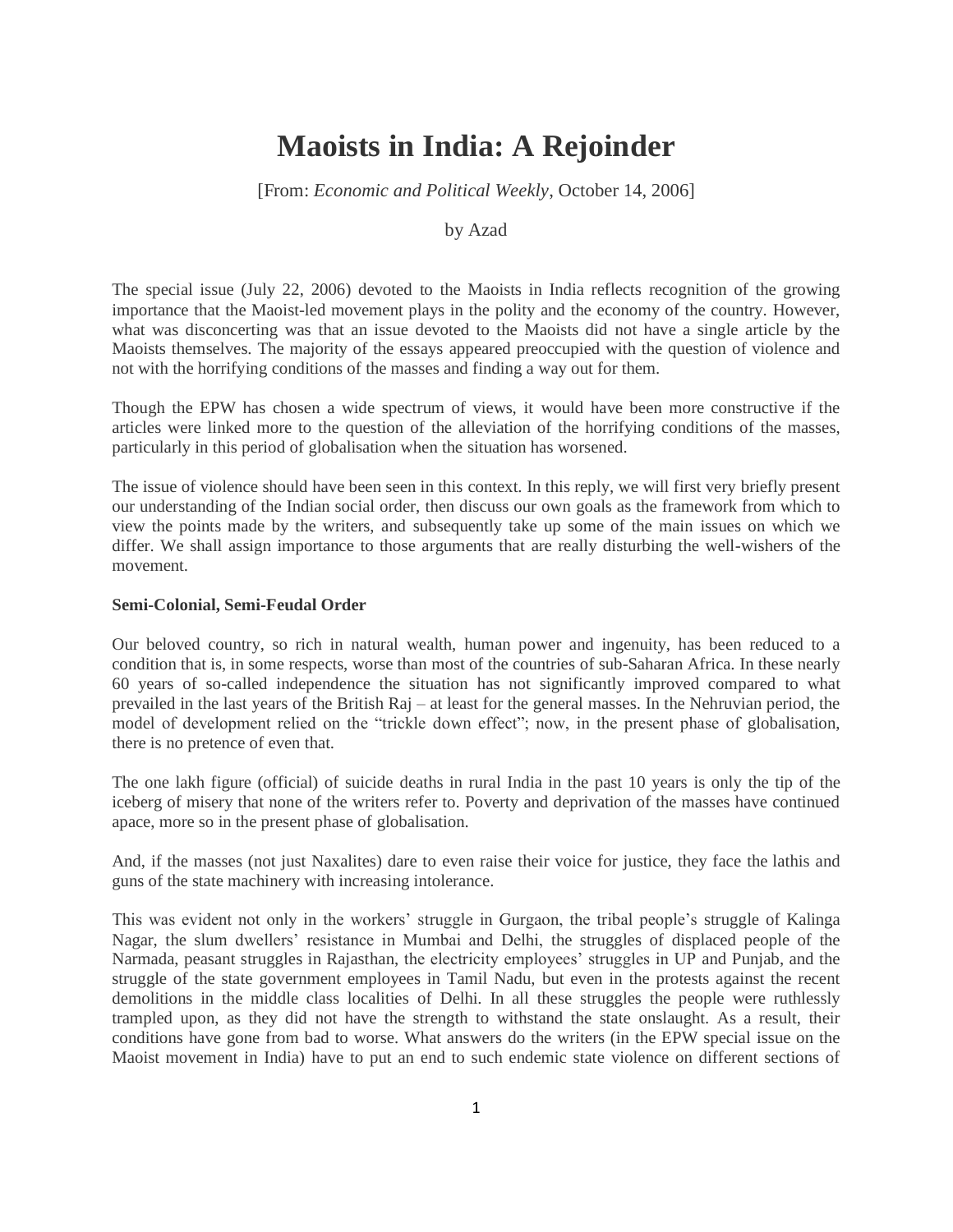struggling people? How should these people organise to improve their lives? How should they fight back?

To negate the Maoist method, which has at least achieved some degree of success, at least in those areas where the Maoists have adopted the path of armed struggle, without providing an alternative, in effect, is to push people into deeper and deeper despair (and poverty), even as the moneybags strut around flaunting their wealth.

The increasing state violence on the masses and the growing impoverishment are not just an accident or some isolated instances, but endemic to the existing system, which we Maoists broadly characterize as semi-colonial and semi-feudal.

Semi-colonial because the Indian ruling classes (big business, top bureaucrats, and leading politicians running the centre and the states) are tied to imperialist interests.

Semi-feudal, as the old feudal relations have not been smashed, only a certain amount of capitalist growth has been superimposed on them. So also, the Parliament is no democratic institution (as in countries that have been through a democratic revolution – a bourgeois democracy) but has been instituted on the existing highly autocratic state and semi-feudal structures as a ruse to dupe the masses.

The contemporary Indian economy is unduly influenced by the activities of carpetbaggers, a ruthless mafia, rapacious mining interests and giant speculators, all linked to the politics of criminality. The degeneration is so deep, the rot so acute that these same moneybags are floating thousands of nongovernment organizations (NGOs) in order to trivialise the ills of the system so that people are diverted from seeing that these are endemic to the very system itself and not due to just some bad individuals or policies.

The semi-colonial, semi-feudal order reproduces social polarisation – a growing rich and their vast number of hangers-on, and an increasing mass of the impoverished. A small section of the middle class is moving into the first category, partaking of some crumbs from the opulent dining table; the bulk of the people are being pushed into squalor, unemployment, agrarian crisis, business bankruptcy and financial ruin.

Even the local bourgeoisie (small) and small traders are being squeezed out in increasing numbers with the entry of giant companies in all spheres of the economy.

With these extremes of wealth and poverty, in order to protect the enclaves of the rich and powerful, the state will be driven to resort to more and more repression of the people and their organisations.

It is only within this framework that one can understand why the home ministry designates the Maoists as the number one threat to "internal security". We Maoists seek a just and equitable order. In this endeavour, the key question is how does one confront the repressive Indian state that brutally tramples upon the people, even as it defends and pampers the wealthy. But before that let us get to what we stand for.

## **Maoist Model of Development**

We Maoists stand for a people-oriented, self-reliant model of development. In this model, people play the central role; their initiative is released to the fullest extent possible. We are of the opinion that all wealth generated within the country should stay here and not be allowed to be drained off abroad. India is a very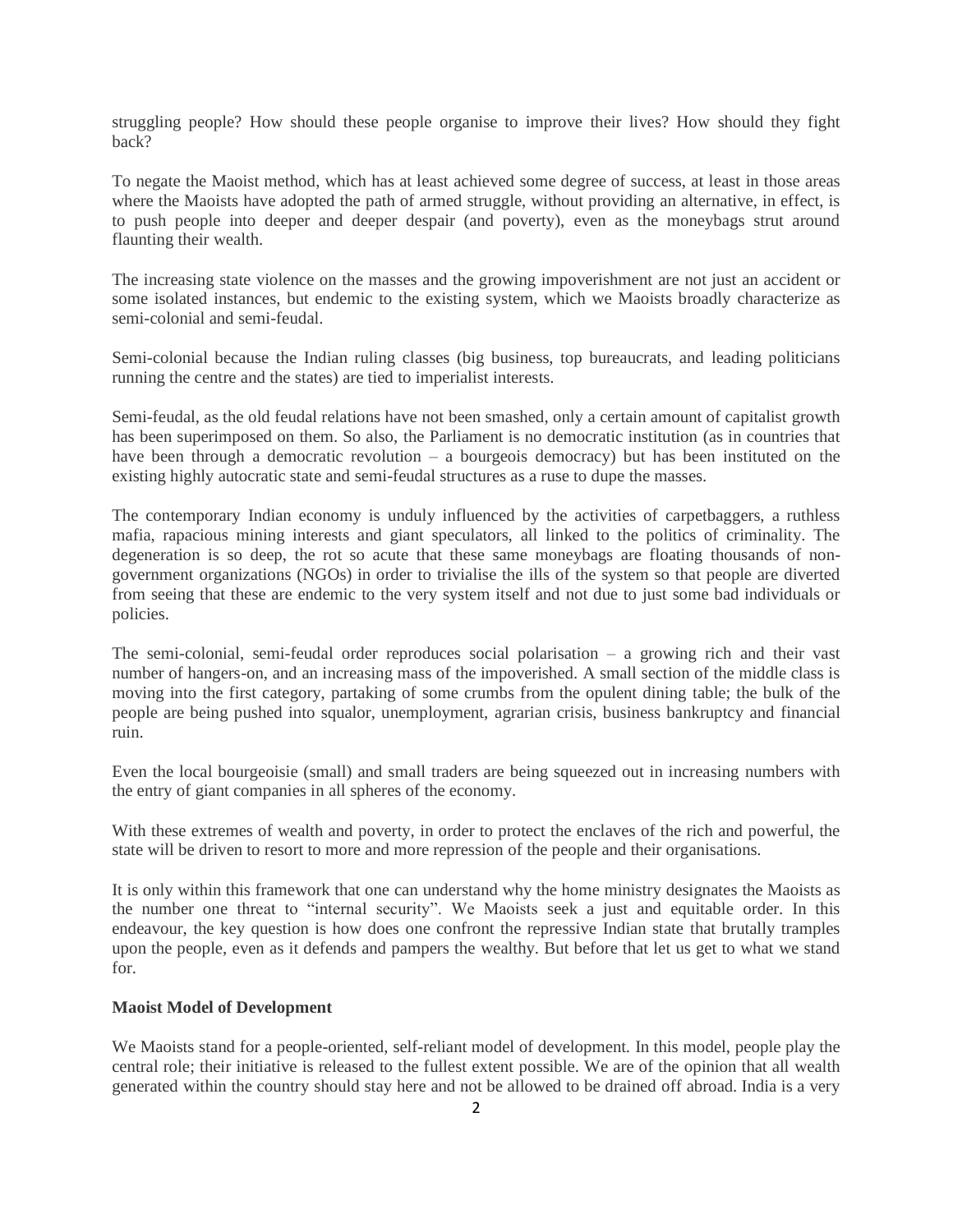rich country with tremendous human power and ingenuity, together with a vast natural resource base. The vast wealth, illegally and immorally appropriated by the imperialists, feudal elements and compradors, should be seized and turned to use in developing the economy, first and foremost in agriculture and in rural areas, where the bulk of our people live.

Our model of development is oriented to vastly enhancing the purchasing power of the masses. This will create a huge home market in the country itself, which will act as the main engine for growth. The starting point for this is overhauling the rural economy, where 70 per cent of our people live. This will be initiated through land reforms, by the redistribution of land on the basis of "land-to-the-tiller". In his article, Tilak D Gupta says that this is not viable any longer as there is not enough surplus land. But has he fixed a viable ceiling to determine how much land will be available for redistribution? Has he determined how much land is with the government/panchayats; how much land is with religious institutions and mutts; how much land is with absentee landowners (even most bureaucrats/army officials maintain land, and many, in fact, purchase more); and how much land is with the private corporate sector and with luxury resorts, golf clubs, etc?

The land reforms, coupled with large investments in agriculture (to also regenerate the soil destroyed by the green revolution), forestry and allied activities (poultry, goat farming, fishery, etc), will enormously expand the rural populace's purchasing power. This in turn will create a market for the basic necessities of life and will help generate local industry, resulting in employment generation. With this employment generation the purchasing power will increase further, leading to more industry, and it is this spiral that will result in continuous growth.

In this development model, growth (and extension of the home market) will be linked to people"s welfare and will in fact be dependent on it.

In the urban areas too, industrial production will be people-oriented. The opulent expenditure of the super rich will cease (as their surplus and ill-begotten wealth will be confiscated) and the vast slums will be rehabilitated.

Job security will be ensured with a living wage and there will be no necessity to cling to ancestral land as a source of security to fall back upon. This will release a further amount of land for the impoverished rural populace.

Cultural, sports and recreational activities will involve the masses, while education will be made available to all. All forms of caste and patriarchal oppression/discrimination will be fought against and prohibited. Untouchability will be abolished and severely punished. All degenerate and feudal ideas will be fought against long after the revolution through cultural revolutions. Healthcare will be freely available, and more focus will be on preventive care and hygiene.

In a nutshell, this is the model of development that we Maoists stand for. It is stated in the party programme and political resolutions issued from time to time. On this, there is no ambiguity. In Bastar, before the massive state onslaught in the present Salwa Judum campaign, extensive development projects along the above lines were taken up and have been documented in the booklet New People"s Power in Dandakaranya (2000).

In Andhra Pradesh, Jharkhand and Bihar, it was the just struggles of the peasantry under Maoist leadership that led to the seizure of lands from the big landlords and distribution among the landless and poor peasants. What we propose is a model of new democracy built around the axis of land reforms and a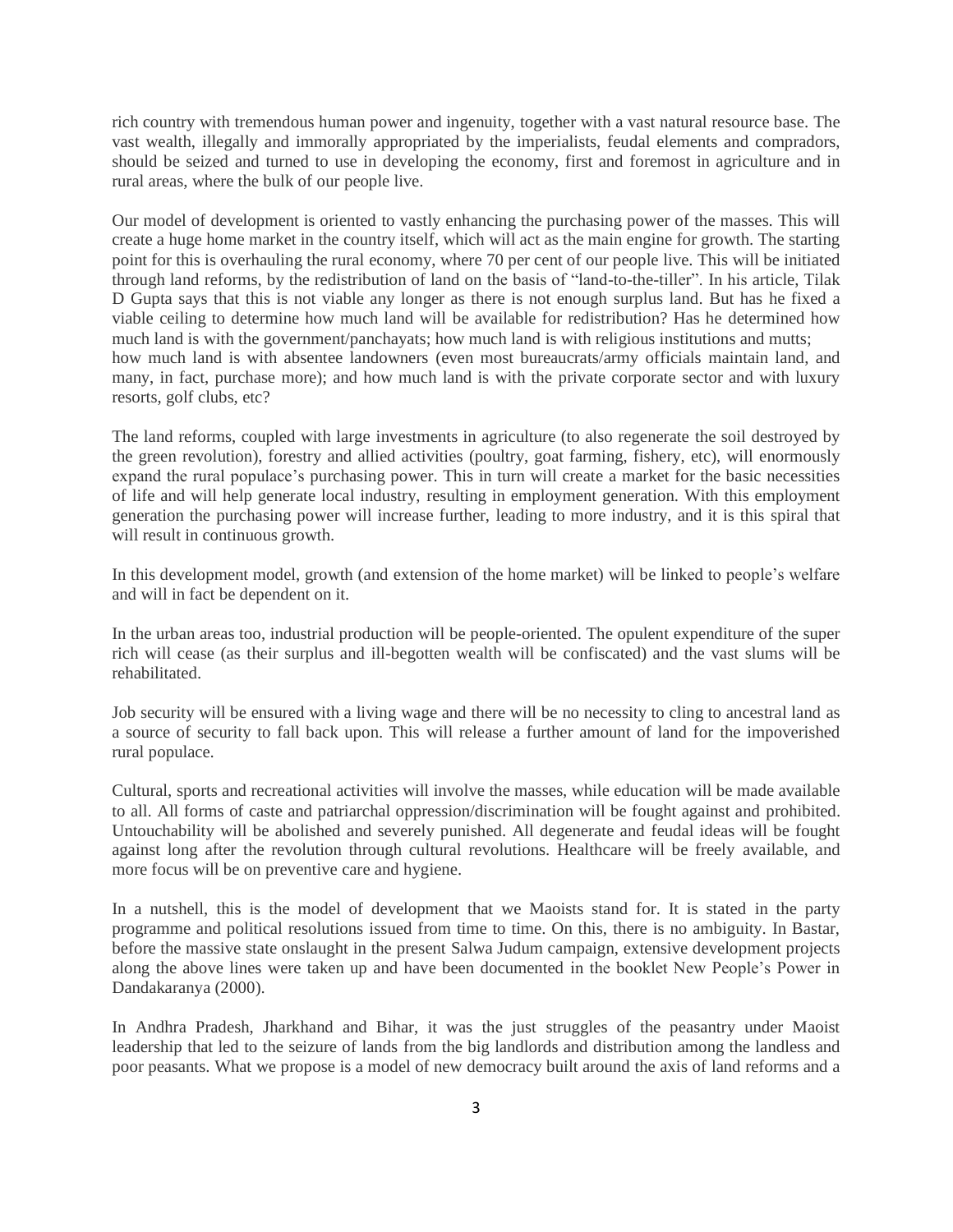self-reliant economy. It is also this new democratic model that we seek to implement (on seizing power) in its rudimentary form in the guerrilla bases and later in the base areas.

That is why in Dandakaranya the Maoists not only implemented people-oriented projects (when the military operations were not as intense) but also called for the stopping of our rich iron ore being taken away by Japan at the Bailadilla mines and supported the 400-odd indigenous small-scale rolling mills facing closure due to government policies.

Is this model violent? Is it undemocratic? It is in fact the most humane and peace-loving model of growth. But when we try and implement it, the state comes down heavily on us and on the masses that support us. It is not we who seek violence. In fact, for over a decade we were able to build extensive developmental projects in Dandakaranya and Jharkhand when the government's military actions were at a lower scale.

We seek to implement the model of development just outlined; if this can be done peacefully, so much the better. But history has shown us that the moneybags and their political representatives are unable to accept even the thought of such a transformation.

## **The Question of Violence**

The question of violence is the single most important thread passing through all the articles. No real communist is for violence per se. Communists are for a peaceful social system built around equality and justice. But when they seek to work for such a system they are attacked most brutally. This has been the case ever since the birth of the communist movement. They have been massacred and exterminated right from the days of the Paris Commune.

It would be naïve to think that the Indian ruling classes, who have a lengthy record of violence unleashed on the oppressed masses, are any better. Besides, it is not just state violence that people face; in a class society, as in India, violence is endemic to the very system and the oppressed masses are exposed to it in the course of their daily lives – by the feudal authority and by factory managements, and also as a result of untouchability, patriarchy, etc.

Human society, ever since the origin of private property and classes, has moved forward only through a process of prolonged and tortuous struggles, and by countering the violence of the ruling classes.

To expect that the ruling classes will today accommodate those demanding a new and more advanced social system is to deny the lessons learnt from history. For instance, K Balagopal has speculated regarding an alternative response that could have been pursued by the Maoists even after the encounter killings began in Andhra Pradesh. Would the government, as speculated by Balagopal, have allowed the Maoists to concentrate on exposing the anti-poor bias of the present development model and extend their mass activity to a point that would have given their aspiration for state power a solid mass base?

If that possibility existed, why in the first place did the ruling classes attack the legal movement in Karimnagar and Adilabad? There was then no armed activity when the Disturbed Areas Act was put in place by the Chenna Reddy government in 1978.

And, how does one confront the attacks by the landlords and the police? Balagopal also asserts that a positive response from the state would have de-legitimised the argument for revolutionary violence. Such speculation only displays the illusions of our intellectuals with regard to the nature of the state. What is needed is a realistic appraisal of the situation.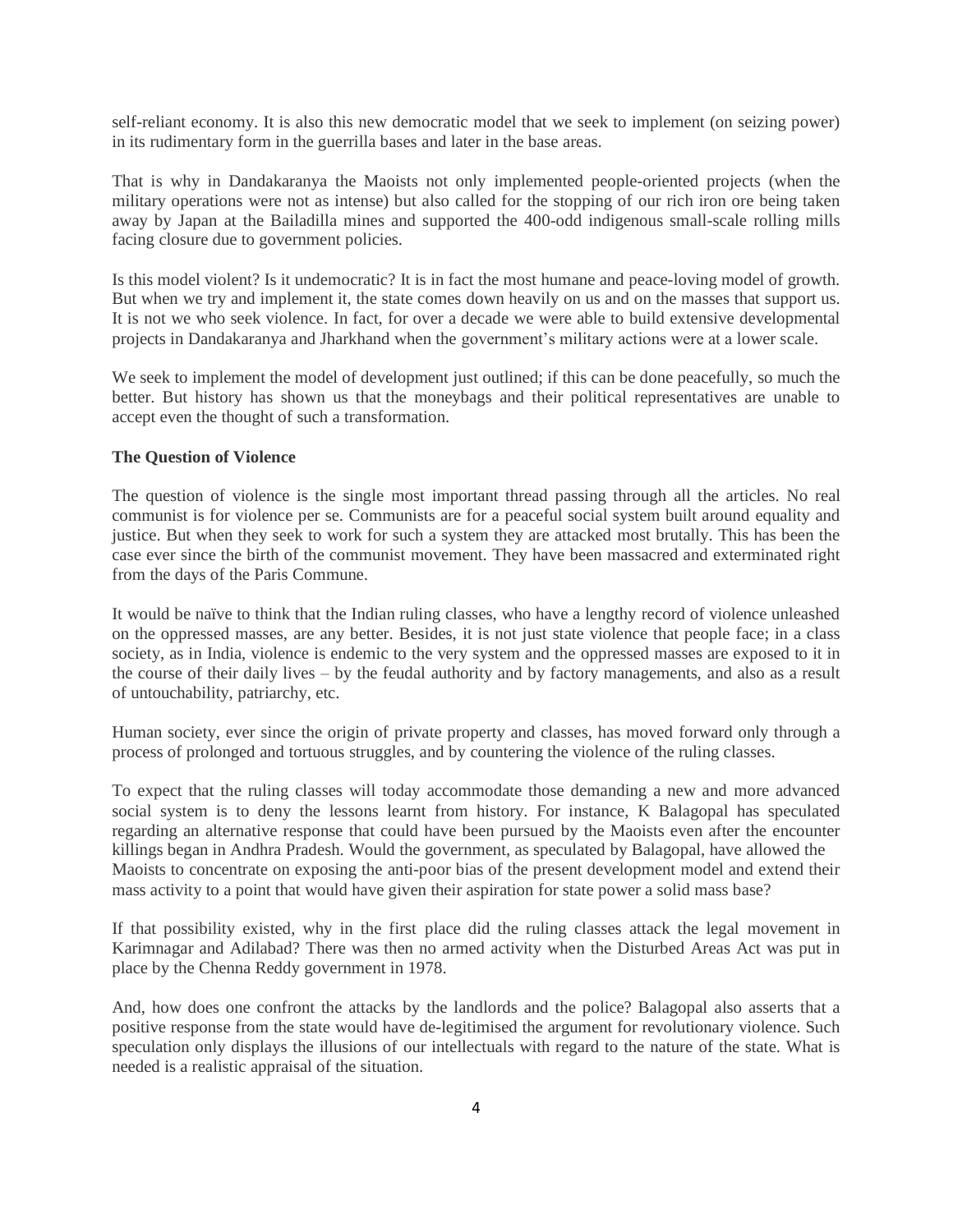To put so much emphasis on the violence of the Maoists appears to divert the issue, where, in the present system the masses have to face violence everyday of their lives. Hundreds die each day of hunger, starvation and easily curable illnesses. Semi-feudal authority in the villages has only force as its major instrument of control.

Workers in all but the big industries (some time even there) have to regularly face the hoodlums maintained by the management and even the police. The women of our country have to face daily patriarchal violence and there are many so-called dowry deaths each year. Dalits have to face humiliation and abuse on a daily basis.

And, over and above all this is the violence of the state, the Hindutva fascists, the mafia linked to the mainstream political parties, big business, and so on.

The violence of the Maoists, which is preceded and provoked by the violence of the oppressors, is not really the main issue; justice is. If Naxalite violence is to be discussed, it should be in the context of violence pervading every aspect of our system. If not seen in this framework, one falls prey to the abstract bourgeois concept that "violence breeds violence", without understanding the structural causes of violence.

One important aspect of today"s counterinsurgency operations is the massive use of an informer/espionage network to decimate the movements, not only externally, but also from within. Today, this is one of the major weapons in counter-insurgency strategies in the world, including India. Counterinsurgency operates right from the village level, the mass organization level, to covert operations within the party itself.

Massive funds are being secretly allocated for this purpose. Most of these informers pose as "civilians", and many can be from the poorer classes. But, their existence has lead to the death of thousands of the best of revolutionaries throughout the world. This has been accompanied by brutal torture to extract information. Earlier, accounts of brutal torture became public; now, the ruling classes make sure that this does not happen by killing the tortured victim and by legitimising torture as a necessary component of the "war against terror".

What the world sees is only the overt violence of the state, not these covert operations. The only longterm method of countering these operations is through deepening the mass base of the party (not mere mass support) and raising its political level.

It is also necessary to deal with the problem in the immediate; otherwise the best of our cadre get killed. If all persons in every village are tightly organised (into mass organisations, militia, and party units) it is very difficult for an informer to survive without getting noticed. But such intensive organisation takes time and is not so easy in the bigger villages and the urban bastis. In between, the informers are recruited. Most of the elements recruited by the state may come from ordinary backgrounds, but they are mostly lumpen or degenerate elements. They are recruits in the covert operations of the police and the army. Any leniency towards them can mean (and has meant) the death of the best of our comrades.

Actions against these elements cannot be construed as violence on civilians, but on recruits to the police/paramilitary forces, and should be seen as such. This is important to understand, in the light of modern-day counter-insurgency in the form of Low Intensity Conflict, originally devised by the MI5 (of Britain) and the CIA (of the US), and used throughout the world.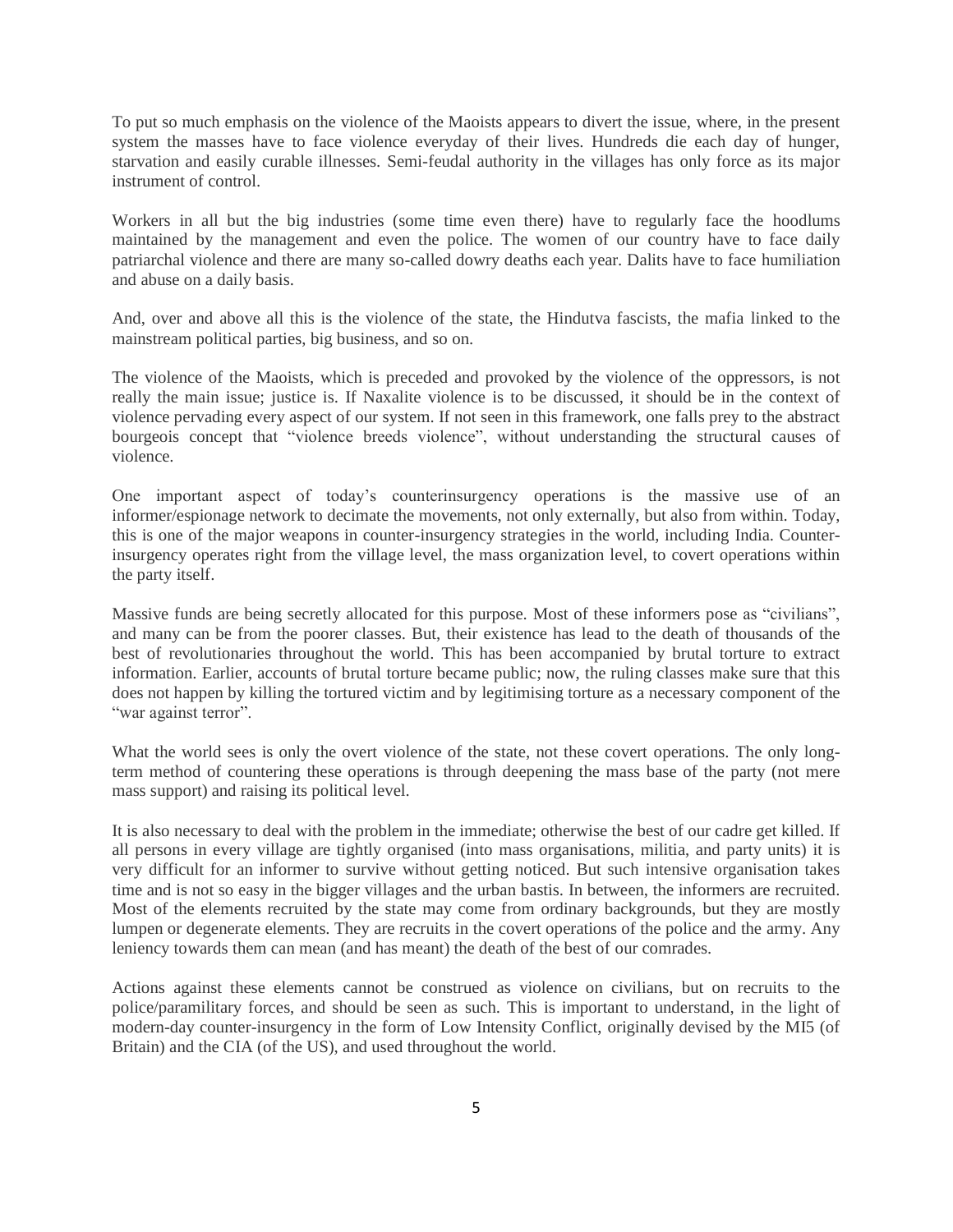#### **Major Misconception**

There is yet another major misconception – that "innocent" people are being caught in the crossfire between the Naxalites and the police. First, this is not a fact. Secondly, the "people" are not a homogeneous mass; the ruling elite and their hangers-on are with the state, while the masses of the oppressed are with the Naxalites. The former support state terror (as in the Salwa Judum), while the latter act together with the Maoists to resist such terror. The misconception of a homogeneous populace is linked to postmodernist thinking of a so-called "civil society", which conceals class divisions within society. All the same, in conflicts involving state terror and the people"s resistance to it, there will be some sections not allied to either side, but the majority are polarised into two camps – a minority allied with the state, on the one hand, and the masses backing the Naxalites, on the other.

The above-mentioned fallacy of conceptualising the people as a homogeneous mass runs through all the articles, including that of Sumanta Banerjee when he writes: "… the Maoist guerrillas often betray an immature mindset by intimidating them, instead of patiently politicizing them".

In our view, at the village level, the masses are divided into three sections: the diehard reactionaries, the intermediary sections who may vacillate between the two contending forces, and the masses won over by the Maoists. Banerjee"s statement would apply to the intermediary sections. The reality however is that the bulk of the actions taken by the Maoists have been against the diehard reactionaries.

There may have been errors, as also different conceptions of who belongs to the first or second category. While these can be discussed, the three sections have to be clearly demarcated, for this is fundamental to understanding the class struggle at the ground level, which is a struggle for power.

The diehard reactionaries have to be suppressed, while the rest have to be patiently politicised. There are, of course, problems of class analysis and consequently, incorrect handling of contradictions among the people due to inexperience of some cadres. Although this is an exception rather than the rule, the state has used these aberrations by magnifying them and many intellectuals who refuse to see the reality have become a prey to such intrigue of the state, often joining the chorus against revolutionary violence.

Further in the same vein Sumanta Banerjee adds: "Of the two (i e, state and communist revolutionaries), the communist revolutionaries who claim to look after the welfare of the poor and the oppressed, are expected to be more humane in their choice of tactics and genuinely democratic in getting popular consent for them – particularly when such tactics affect the vast masses of uninvolved citizens.

If in their drive for retaliation they stoop to the level of the police or security forces and indulge in indiscriminate attacks on soft targets…" Now, real humanity entails unconditionally standing by the oppressed. But there is no all-encompassing humanity.

In a class society, where the ruling classes fiercely crush the oppressed at every step, real humanity entails fierce hatred for their oppressors. There can be no love without hate; there is no all-encompassing love. The Maoists may err in certain actions, from which we will learn certain lessons, but "to be more humane" cannot be associated with the question of civil behaviour vis-à-vis the enemy and their agents in our tactics. Having said this, quite rightly, there should not be any attack on soft targets, but targets have to be assessed within the framework of the politico-military aims of the movement – both immediate and long-term.

For Sumanta Banerjee, a school building housing the paramilitary, or, communication towers, may be soft targets, but for the Maoists it would be part of their longterm aims to counter the enemy forces.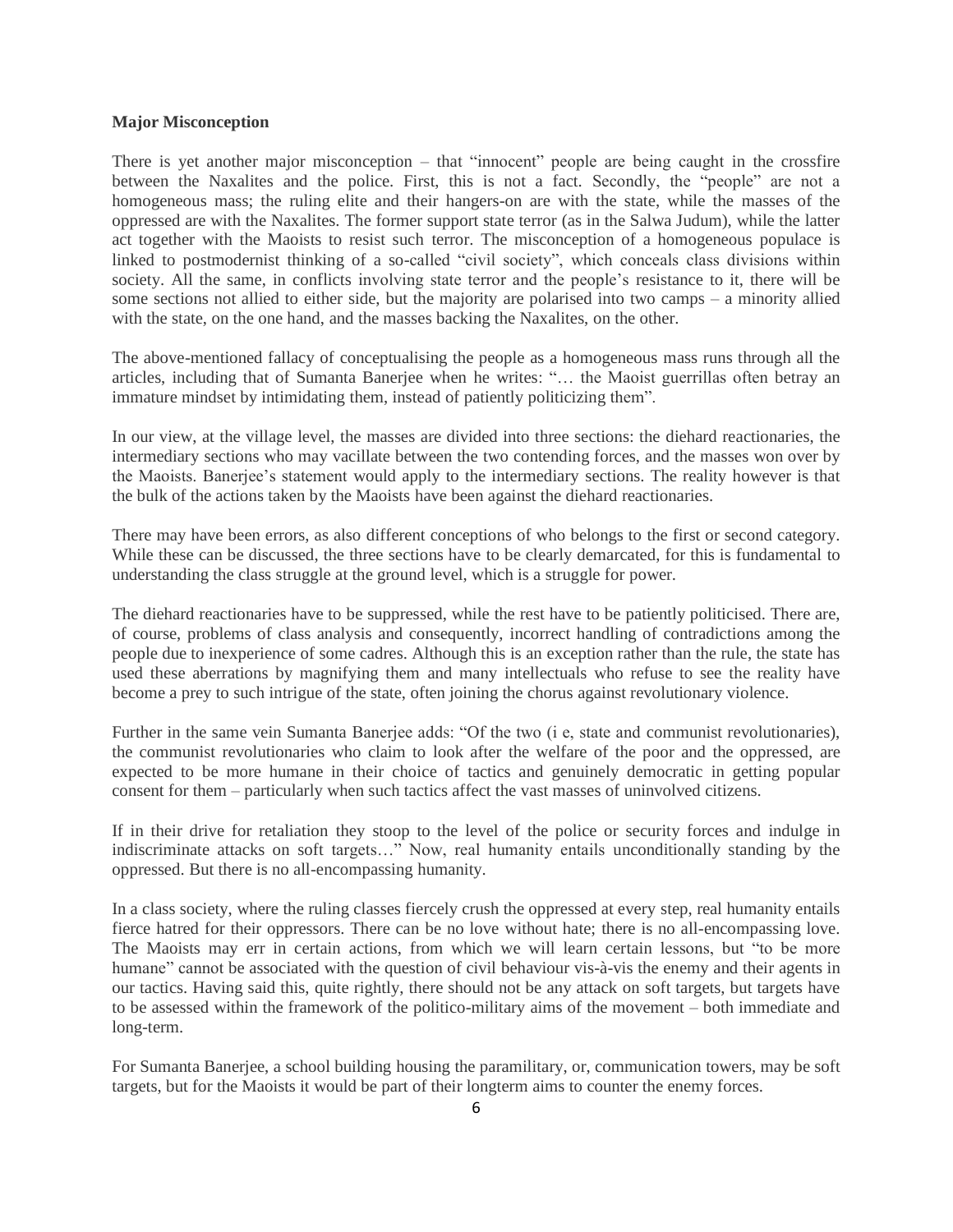Sumanta Banerjee"s clubbing of Maoist violence with that of the Islamic fundamentalists is unfair, as nowhere have the Maoists consciously attacked civilians. The so-called civilians of the Salwa Judum are basically the SPOs and "lumpen" elements mobilised by the state as a vigilante force to kill, burn, loot and destroy tribal life in countering the Maoists. Though unnecessary losses should be avoided, like the two children in the Errabore camp, no people"s war can be so clinical, as to have no civilian causality. The point is whether the maximum care has been taken not to affect civilians. The police/paramilitary have been utilising this principled stand of the Maoists in their tactics to counter them.

For instance, they travel in public transport buses along with civilians and use the masses as human shields while entering areas that are Maoist strongholds.

They know well the Maoists will not attack if civilian lives are involved. They also employ unarmed policemen and home guards to collect information about the Maoists from villages in Naxalite strongholds, and even use women as informers as the Maoists do not easily target such people.

Three thousand home guards were recruited recently in AP along with 1,500 SPOs, as admitted by the chief minister at the chief ministers" meeting on terrorism and left extremism on September 5 this year. The home minister and DGP of AP admitted that they had deliberately not given rifles in about 500 or so police stations in the state as they were sure Maoists would not attack unarmed policemen.

So, to sum up, violence is endemic in this brutal system. One cannot appreciate the need for revolutionary violence unless one understands the fascist nature of the state, the cruelty of the state"s forces, tortures and fake encounters, bans on peaceful meetings, and state violations of the democratic rights of the people. The fascist nature of the state is exposed when confronted by powerful people"s movements, as we witness in all those areas of activity of the Maoist movement.

In fact, Maoist violence is only to put an end to all the violence in this rotten system and to bring peace to our country and people. There is no other recourse in such a brutal and ruthless system. We sincerely ask the writers to please suggest how to end the violence of oppressors and the state that acts on their behalf?

How can the oppressed masses gain justice? Finally, we wish to state that in the course of the revolutionary movement we do make mistakes on this account; but wherever we have done so, we have never sought to hide it, but have issued a public apology. While we will always try and learn from our shortcomings, it must also be realised that no class war can be conducted with clinical precision. It is very tortuous and painful; just as the daily life of the bulk of our population is no less agonising.

We will now take up some other major arguments and leave the rest for a future discussion.

### **Comparisons with Nepal Maoists**

There is a tendency to compare the Maoists movements of Nepal and India, pitting the Nepal Maoists' present tactics as a supposed peaceful alternative to the Indian Maoists" violent methods. One should not forget that the present victories of the anti-monarchy movement are primarily a result of the success of the politico-military battles by the People"s Liberation Army and their ability to beat back the attacks of the king's army.

Their victories are built on the backbone of a 30,000 strong PLA and one lakh militia, and the loss of 12,000 lives. This fact is brought out in a recent interview with the Hindi magazine Philal where comrade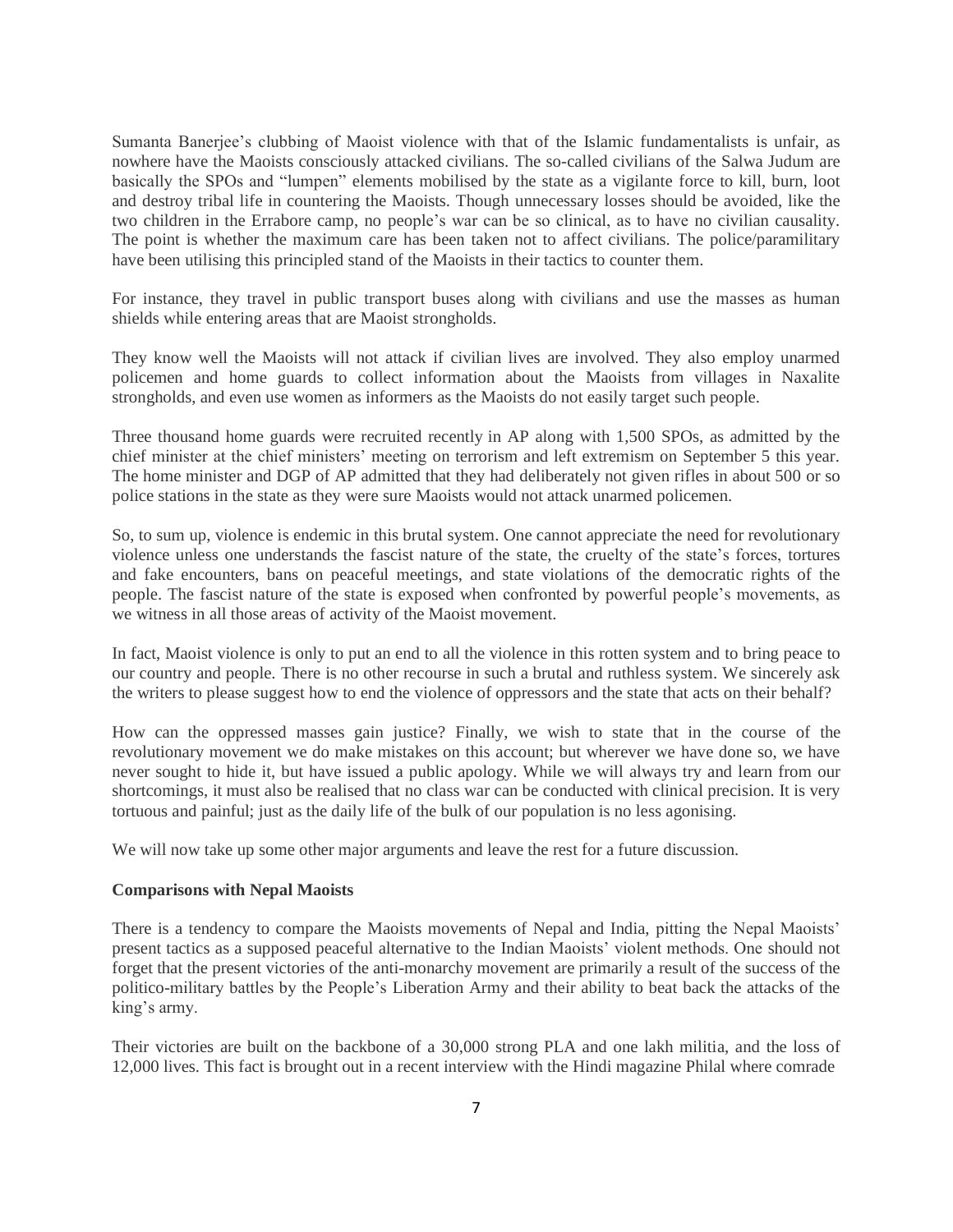Prachanda, the chairman of the CPN (Maoist), said: "When we talk with the leaders of these political parties we say that had we not been armed, there would have been no 12-point understanding. Had we not been armed, Deuba would never have been able to come out of prison. Had we not been armed, many of you would have been killed because of the feudal monarchy, which murdered its blood relations inside the Palace… We also told them that our weapons only made the revival of your parliament possible, you are not credited with it; the credit goes to the PLA…".

Besides, change of tactics depends on the situation in the respective countries and the strength of the contending forces.

Sitaram Yechury has particularly sought to pit the Nepal Maoists against the Indian Maoists. While the CPI (M) brutally suppresses the Maoists in West Bengal, it is hypocritically speaking in praise of the Nepal Maoists. Instead of pitting one revolution against the other, it would be far more constructive to take the positive experiences of other revolutions and see how best these could concretely be applied to the Indian revolution to take it forward. This brings us to debates about the revolutionary path.

## **On the Revolutionary Path**

Among the writers, the most forthright in questioning the very path of the revolution was Tilak D Gupta who said: "…the case for revising the ideological-political line and the strategy and tactics of the CPI (Maoist) is quite potent by itself because of the changed international situation and above all due to the major worldwide setback to socialism".

Earlier in the article, he also raised doubts on the change to Maoism. He questions some of the very basics of the CPI (Maoist). Sagar too, after raising questions on a large number of tactical issues – idealizing elections, pitting mass action against armed struggle, opposing democratization of tribal culture, negating its successes and only focusing on its supposed lack of presence everywhere (as though all over the world Marxists are making sweeping gains) – he goes to the extent of clubbing the entire "left", including the parliamentary CPI and CPI(M) with the CPI (Maoist) in a single category by calling for a "genuine confederation of the various Left organisations".

Sagar goes so far as to equate the parliamentarians with those leading the armed struggle by saying: "In the broad context of Indian politics it would appear to him/her that the Left in all its diversity is actually part of one "parivar" with one component doing nothing but parliamentary work and the other focusing on armed struggles and the middle consisting of many combinations of these two extremes".

Mohanty, while even erring on facts (claiming that all the ML groups have equal strength, which not even the enemies of the movement say), equates the CPI (Maoist) with the revisionist Liberation and Kanu Sanyal groups.

Some of the writers have highlighted certain lacunae within the movement to negate the entire path, others negate it in the name of the "changed situation", and yet others negate it by obfuscating the lines of demarcation between Marxism and revisionism.

Let us take some of these arguments. As Tilak says, it is true that there have been some changes in the international situation, though the basic essence of imperialism has not changed. But the changes, linked with the economic crisis, and the increasing ferocity of imperialism, particularly US imperialism, would warrant more extensive and deeper armed resistance than what we have today.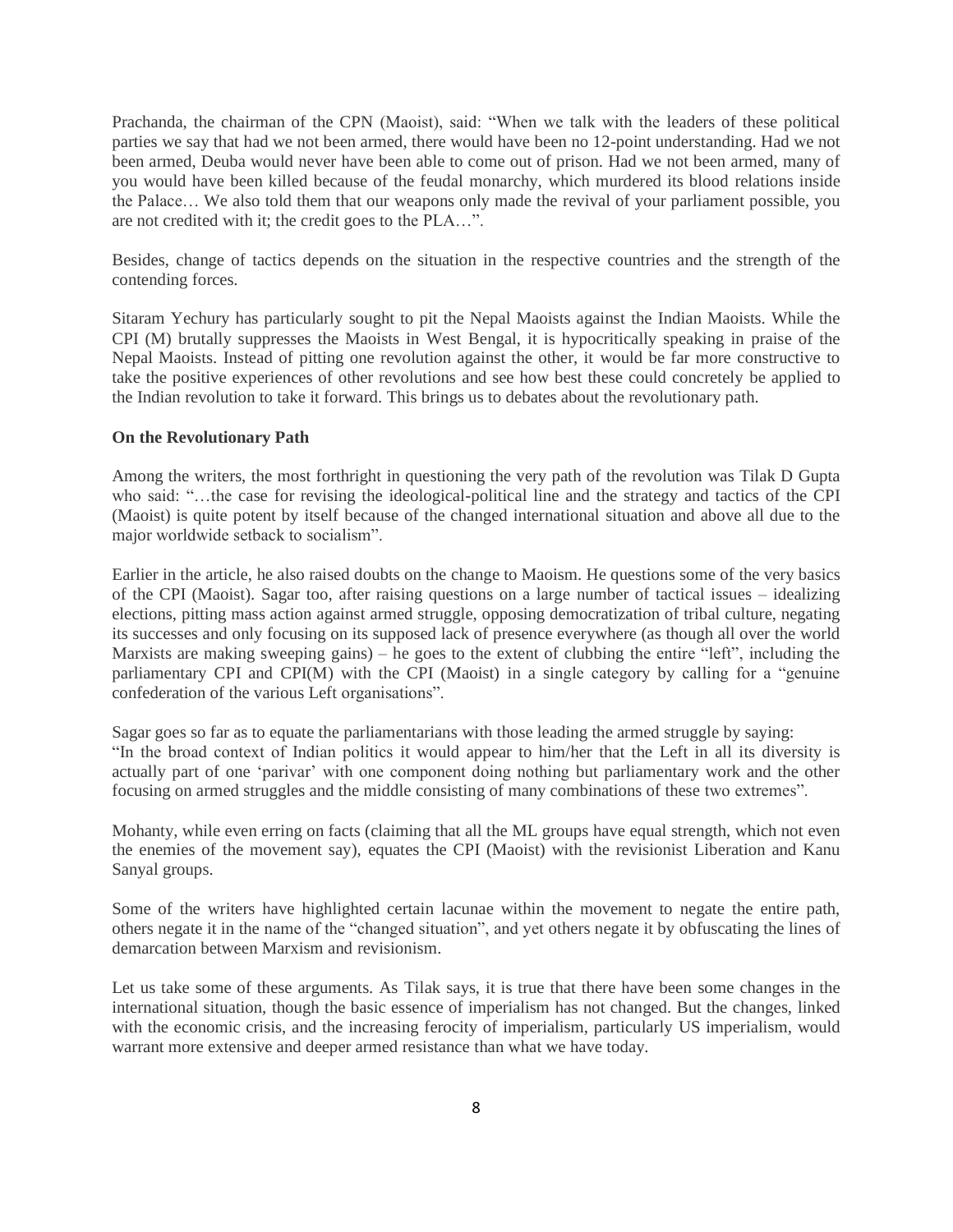Witness what happened in Iraq, or the arrogance displayed by Israel in Lebanon and Palestine; or the massacres of communists and even liberal opposition in Latin America; the butchery of hundreds of mass leaders in the Philippines, etc. The much talked of "space" for the revolutionaries and democrats is shrinking, not because of the armed activities of the Maoists, but because of the increasing fascist character that imperialism and its agents throughout the globe are acquiring.

This is evident in India where the governments at the centre and the states are enhancing their armed might on a scale never seen before. They realise that with the aggressive implementation of the policies of LPG, mass revolts will have to be dealt with. So, it is not clear in which direction does Tilak pose the case for revising the ideological-political line and the strategy and tactics of the CPI (Maoist). There is need for much greater depth of analysis before making such far-reaching statements.

Today if the movement is weak in many parts of the country, the need is to strengthen it there, not change the path to some vague "genuine confederation of the various Left organisations". What is needed is not such an amorphous conglomeration, but a genuine United Front (UF) of the four classes of the workers, peasants, middle classes and the national bourgeoisie. An effective UF is the only way to rally all the antiimperialist, anti-feudal forces and not a confederation of the various Left organisations, which blurs the basic distinction between the different class forces.

The history of all revolutions, particularly that of Russia and China, has clearly shown that victory was only possible by fighting an uncompromising ideological-political battle with all forms of revisionism. Where the path of compromise was adopted, the socialist goal was lost, though there may have been military victories, as in Vietnam, Cuba, North Korea, etc.

## **Tribal and Caste Questions**

There is a tendency to focus on identity politics, as in K Balagopal"s article, and idealise backward tribal societies, as in Sagar's and Nandini Sunder's articles, both of whose approach is linked to a postmodernist perspective actively promoted by the NGOs.

K Balagopal not only talks of identity politics but also believes that as a result of the revolutionary struggle the biggest sufferers are the oppressed themselves – what he calls the "decimation of the organic leaders". It is true that our movement has generated hundreds of intellectuals from the most oppressed; yet Balagopal negates the revolutionary process when he ends his piece by saying that "the daily losses of such persons is a sacrifice the oppressed cannot be called upon to put up with indefinitely".

This is an ambiguous end and could have many implications – it seems to imply that the oppressed should give up, what to him seems a futile path. If there are excessive losses, the causes have to be found and corrections made, but to expect revolution without sacrifice is illusory. As far as "identity politics" is concerned, it divides the masses; what is required is a class approach that unites the masses, including the oppressed.

A class approach to the caste question demands an end to upper-caste oppression, brahaminical ideology and abolition of the pernicious caste system, including "untouchability". But, "identity politics" only emphasizes caste and acts to ossify caste divisions further.

As far as preserving tribal culture NGO-style is concerned, it would be good if Sagar and Nandini Sunder talk to the women of Bastar who would recount what that culture also gave them – forced marriages, witchcraft, superstition, forced drudgery, etc.